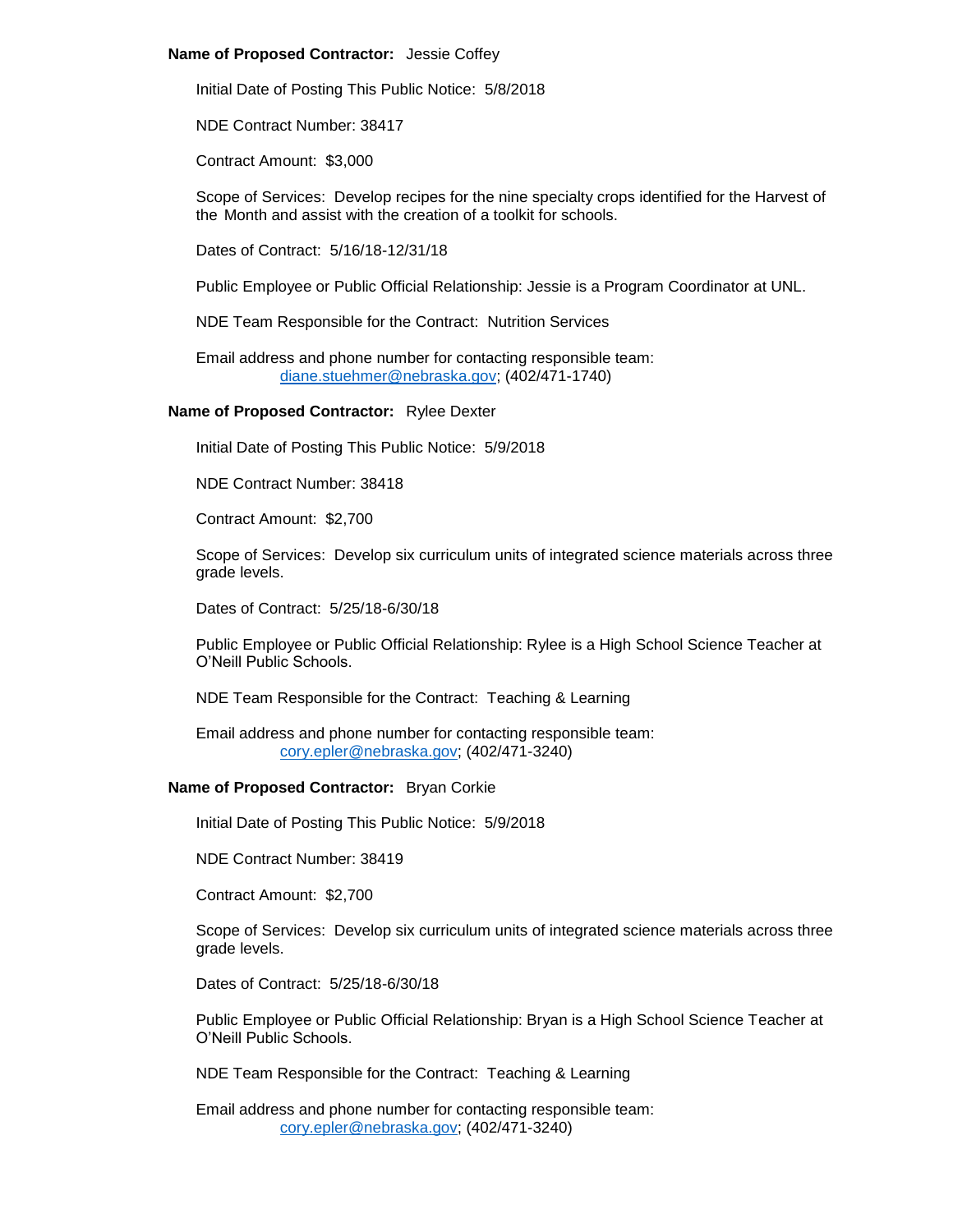### **Name of Proposed Contractor:** Nic Simonson

Initial Date of Posting This Public Notice: 5/9/2018

NDE Contract Number: 38420

Contract Amount: \$2,700

Scope of Services: Develop six curriculum units of integrated science materials across three grade levels.

Dates of Contract: 5/25/18-6/30/18

Public Employee or Public Official Relationship: Nic is a High School Science Teacher at O'Neill Public Schools.

NDE Team Responsible for the Contract: Teaching & Learning

Email address and phone number for contacting responsible team: [cory.epler@nebraska.gov;](mailto:cory.epler@nebraska.gov) (402/471-3240)

**Name of Proposed Contractor:** Community Action Partnership of Lancaster and Saunders Counties, Inc.

Initial Date of Posting This Public Notice: 5/16/2018

NDE Contract Number: 39029

Contract Amount: \$3,000

Scope of Services: Provide host classrooms for ERS and CLASS training.

Dates of Contract: 7/1/18-6/30/19

Public Employee or Public Official Relationship: Board members are employed by UNL and City of Lincoln.

Christine Marvin, Early Childhood and Special Education Professor, UNL Chad Blahak, City of Lincoln Building and Safety Director

NDE Team Responsible for the Contract: Early Childhood

Email address and phone number for contacting responsible team: [melody.hobson@nebraska.gov;](mailto:melody.hobson@nebraska.gov) (402/471-0263)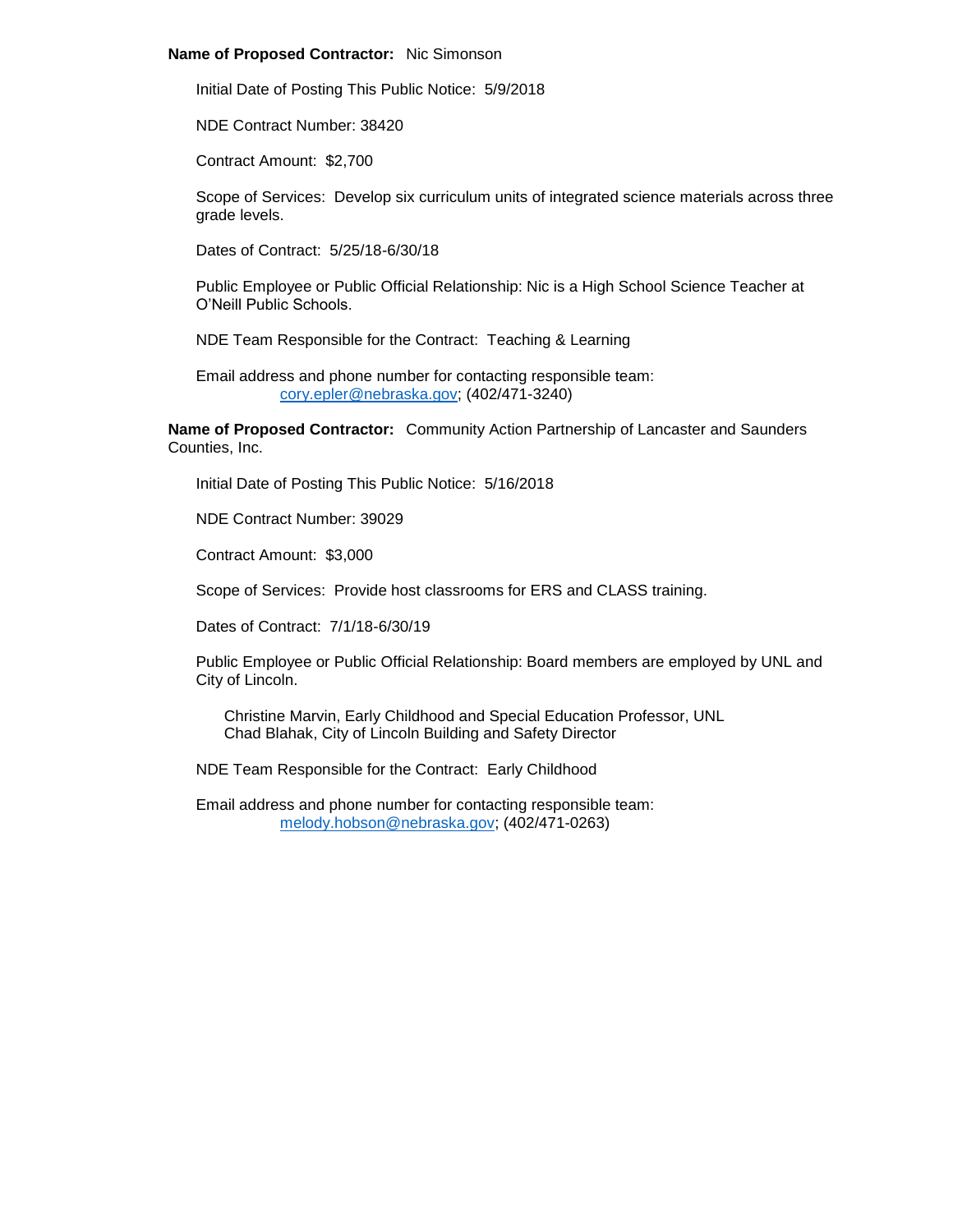#### **Name of Proposed Contractor:** Nebraska Council of School Administrators

Initial Date of Posting This Public Notice: 5/24/18

NDE Contract Number: 38439

Contract Amount: \$24,000

Scope of Services: Provide assistance to NDE to conduct 2018 NDE Day-Administrator Days.

Dates of Contract: 6/1/18-8/31/18

Public Employee or Public Official Relationship: Board members are employed by school districts as listed below.

> Mike Sieh, Superintendent, Stanton Community Schools Jeff Schneider, Business Manager, Hastings Public Schools John Brazell, Business Manager, Beatrice Public Schools Jim Widdlfield, Principal, Gothenburg Public Schools Missy Dobish, Special Ed Supervisor, Kearney Public Schools Steve Adkisson, Principal, Fillmore Central Middle School Dr. John Skretta, Superintendent, Norris School District Brad Dahl, Executive Director, Fremont Public Schools Jason Calahan, Elementary Principal, Hershey Public Schools Jason Harris, Executive Director of Student Services/Special Education Columbus Public Schools Brandon Mowinkel, Secondary Principal, Milford High School Greg Sjuts, Superintendent, Humphrey Public Schools Jason Buckingham, Executive Director of Fiscal Affairs, Ralston Public Schools Casey Slama, Elementary Principal, Gordon-Rushville Schools Terry Houlton, Director of Special Education, Millard Public Schools Sheri Chittenden, Paxton Consolidated Schools

NDE Team Responsible for the Contract: Commissioner's Office

Email address and phone number for contacting responsible team: [ryan.foor@nebraska.gov;](mailto:ryan.foor@nebraska.gov) (402/471-5030)

### **Name of Proposed Contractor:** Chelsea Simmerman

Initial Date of Posting This Public Notice: 5/25/2018

NDE Contract Number: Letter contract

Contract Amount: \$6,000

Scope of Services: Participate in meetings and workshops facilitated by Assessment staff to provide input into statewide testing.

Dates of Contract: 6/3/18-6/30/18

Public Employee or Public Official Relationship: Chelsea is a K-6 Resource and Title I teacher at Giltner Public School.

NDE Team Responsible for the Contract: Assessment

Email address and phone number for contacting responsible team: [valorie.foy@nebraska.gov;](mailto:valorie.foy@nebraska.gov) (402/471-6469)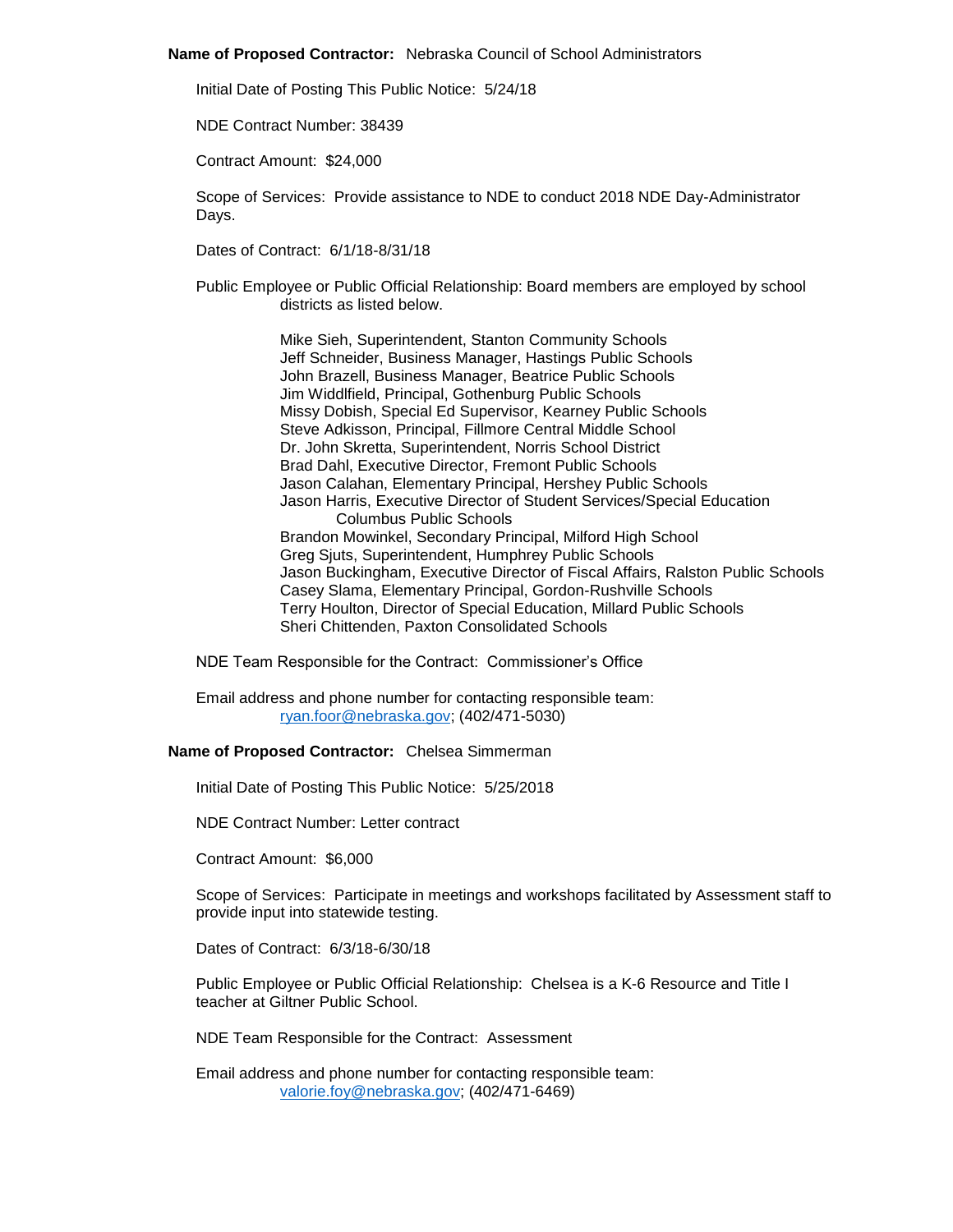### **Name of Proposed Contractor:** Chelsea Joekel

Initial Date of Posting This Public Notice: 5/25/2018

NDE Contract Number: Letter contract

Contract Amount: \$6,000

Scope of Services: Participate in meetings and workshops facilitated by Assessment staff to provide input into statewide testing.

Dates of Contract: 6/11/18-6/30/18

Public Employee or Public Official Relationship: Chelsea is a Speech-Language Pathologist at ESU #18 for LPS.

NDE Team Responsible for the Contract: Assessment

Email address and phone number for contacting responsible team: [valorie.foy@nebraska.gov;](mailto:valorie.foy@nebraska.gov) (402/471-6469)

## **Name of Proposed Contractor:** Beth Ingram

Initial Date of Posting This Public Notice: 5/25/2018

NDE Contract Number: Letter contract

Contract Amount: \$6,000

Scope of Services: Participate in meetings and workshops facilitated by Assessment staff to provide input into statewide testing.

Dates of Contract: 6/11/18-6/30/18

Public Employee or Public Official Relationship: Beth is a high school resource teacher at Oakland-Craig Public Schools.

NDE Team Responsible for the Contract: Assessment

Email address and phone number for contacting responsible team: [valorie.foy@nebraska.gov;](mailto:valorie.foy@nebraska.gov) (402/471-6469)

# **Name of Proposed Contractor:** Angel Flohrs

Initial Date of Posting This Public Notice: 5/25/2018

NDE Contract Number: Letter contract

Contract Amount: \$6,000

Scope of Services: Participate in meetings and workshops facilitated by Assessment staff to provide input into statewide testing.

Dates of Contract: 6/3/18-6/30/18

Public Employee or Public Official Relationship: Angel is a teacher at Sidney Public Schools.

NDE Team Responsible for the Contract: Assessment

Email address and phone number for contacting responsible team: [valorie.foy@nebraska.gov;](mailto:valorie.foy@nebraska.gov) (402/471-6469)